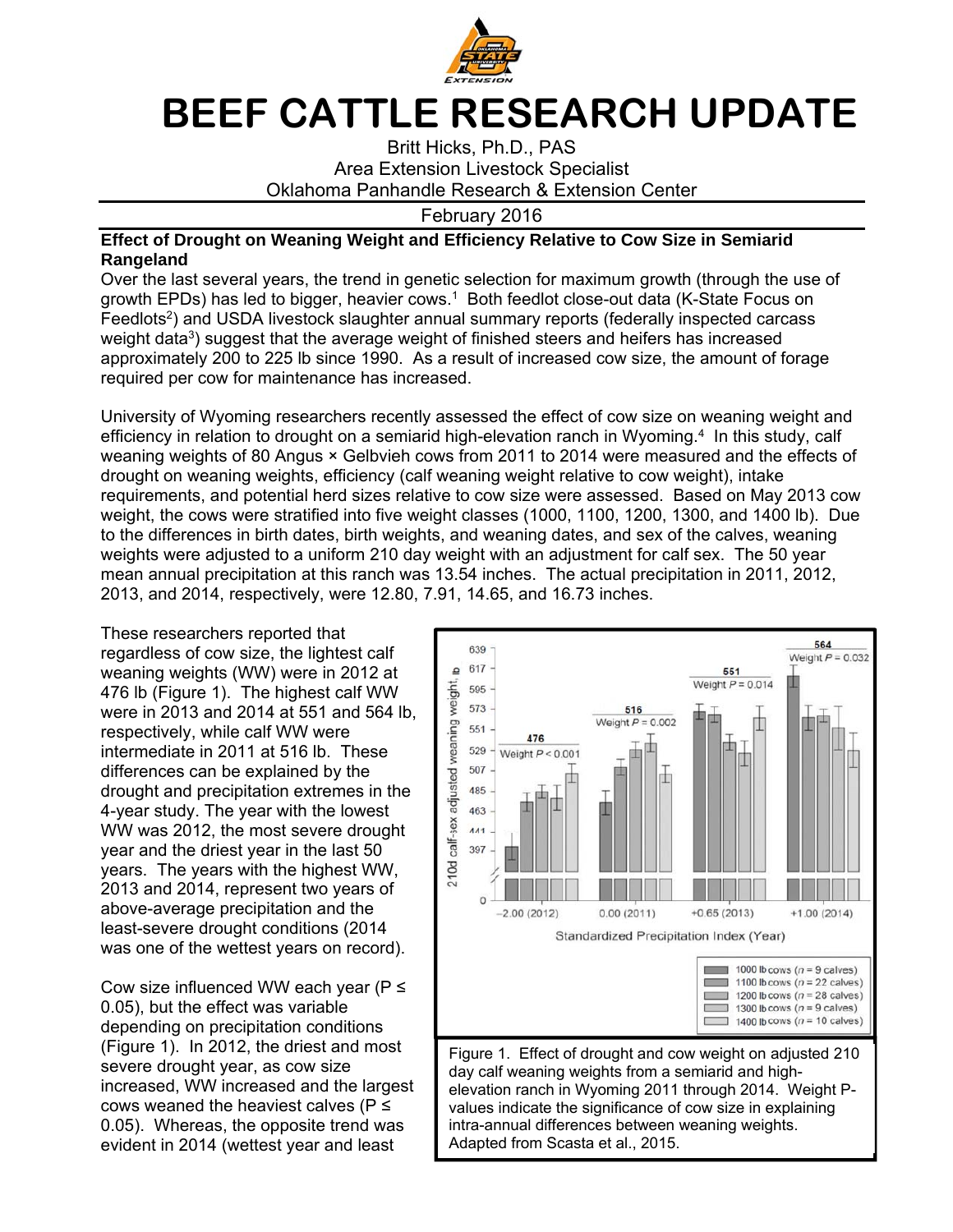severe drought year) because as cow size increased, WW decreased and the smallest cows weaned the heaviest calves ( $P \le 0.05$ ). In 2011, an average precipitation year, intermediate sized cows weaned the heaviest calves, but in 2013, a slightly wetter than average year, cows at the extremes (smaller or larger) weaned heavier calves than intermediate sized cows ( $P \le 0.05$ ).

The effect of cow size on efficiency (calf WW expressed as percentage of cow weight) is shown in Figure 2. These data show that regardless of year or precipitation amount, the 2 smallest cow sizes (1000 and 1100 lb) always had significantly higher efficiency ratios than the two largest cow sizes. The efficiency of the smallest cows ranged from 41% in the driest year (2012) to 58% in the wettest year (2014). Whereas, the efficiency in the largest cows was always poorer ranging from 35 to 39%. The efficiency for the smallest cows was greater in the driest year (41%) than efficiency of the largest cows in the wettest year (37%). These authors noted that "this is an indication



of the ability of smaller cows to lower maintenance requirements in response to changes in the production environment but with optimal upside potential when conditions are favorable".

The classic definition of an animal unit (AU) that is commonly applied to public grazing allotments is a 1,000 lb cow with a calf.<sup>5</sup> Since larger cows require more forage for maintenance, these authors also calculated AU equivalents (AUE) based on metabolic requirements to determine daily forage intake by cow size class (Table 1). These AUE were then used to calculate the daily forage requirement based on a standard of 19.4 lb of biomass per 1 AU per day and the total forage intake over a 210 day birth-to-weaning period. They then used mean 4 year WW by cow size class to determine an input:output ratio using 210 day total forage intake based on metabolic requirements as the input and 4 year mean WW as the output (Table 1). This ratio can be interpreted as pounds of forage required for each pound of calf WW. Potential herd sizes were then calculated assuming herds were homogeneous in cow size based on unfavorable production scenarios using a 25% harvest use efficiency for a 6 month grazing season (Table 2). These adjusted herd sizes were then used to calculate total weight of the weaned calf crop using the 4 year average adjusted WW, the drought year (2012) WW, or the WW in the wettest year (2014).

As cow size increases, AUE based on metabolic requirements also increase (Table 1). In this study, the smallest cows had an AUE of 0.96 and the largest cows had an AUE of 1.23. This influences the amount of forage needed to meet maintenance requirements. Data in Table 1 shows that the smallest cows (1000 lb) required 7.6 lb of forage for each pound of calf weaned, intermediate size cows (1200 lb) required 8.4 lb of forage for each pound of calf weaned, and the largest cows (1400 lb) required 9.5 lb of forage for each pound of calf weaned. These data clearly illustrate that based on the 4 year mean WW that smaller cows consistently required less forage to produce a pound of calf than larger cows.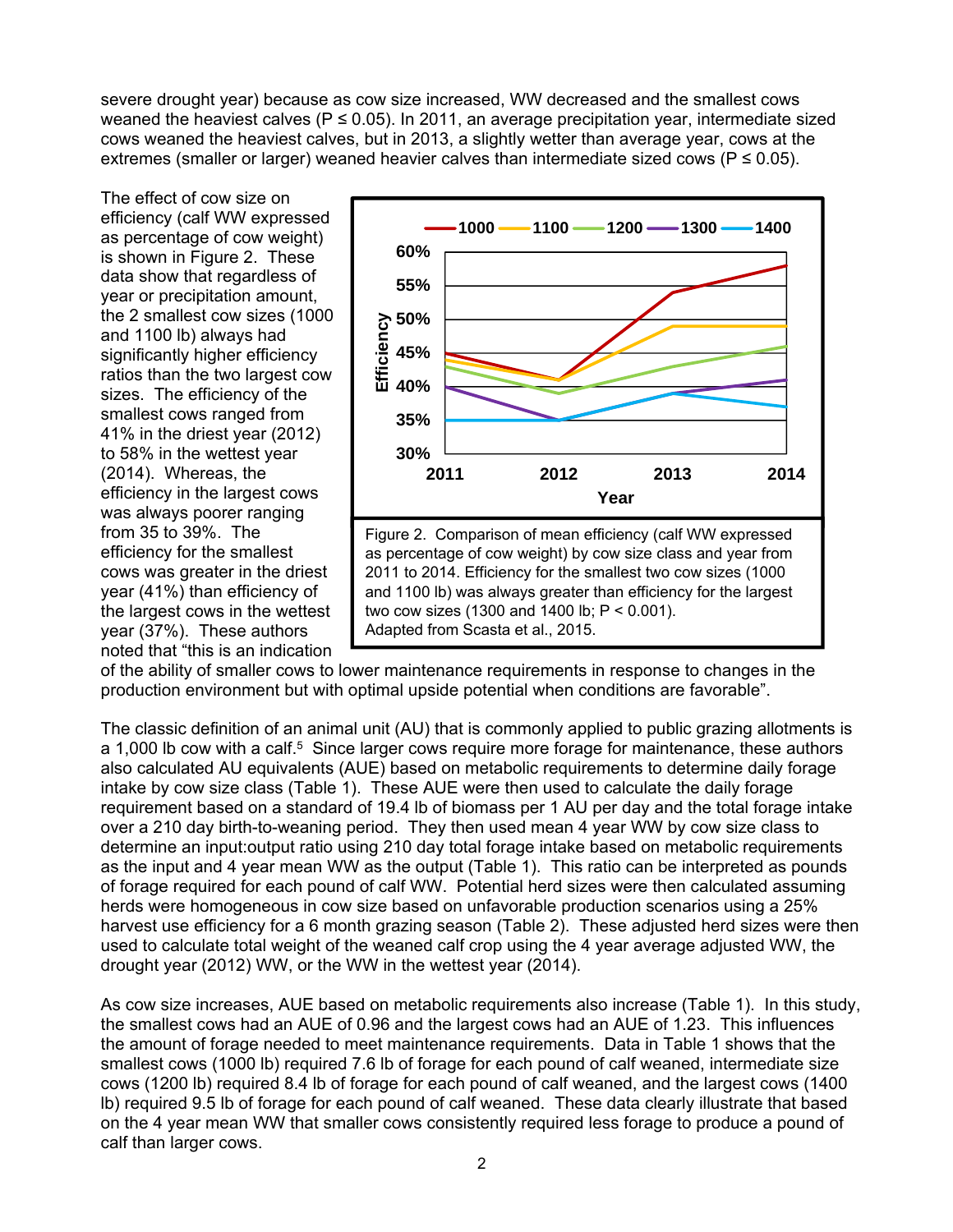| Table 1. Animal unit equivalents (AUE) and associated daily forage intake requirements based on mean     |  |
|----------------------------------------------------------------------------------------------------------|--|
| cow weight for each size class and metabolic requirements. Input relative to output based on 4 year mean |  |
| weaning weight (WW).                                                                                     |  |

| Cow Size |      | Daily Forage | Input: 210 day   | Output: Mean    | Input:Output Ratio: |
|----------|------|--------------|------------------|-----------------|---------------------|
| Class    | AUE. | Intake, Ib   | Total Intake, Ib | Adjusted WW, Ib | Ib Forage: Ib WW    |
| 1000     | 0.96 | 18.7         | 3.936            | 516.9           | 7.6                 |
| 1100     | 1.03 | 20.1         | 4,214            | 528.3           | 8.0                 |
| 1200     | 1.09 | 21.2         | 4,445            | 530.1           | 8.4                 |
| 1300     | 1.17 | 22.7         | 4.769            | 524.1           | 9.1                 |
| 1400     | 1.23 | 23.8         | 5.001            | 525.5           | 9.5                 |

Adapted from Scasta et al., 2015.

Data in Table 2 shows that if the herd comprised all small cows (1000 lb), it should consist of 237 cows; whereas; if the herd comprised all large cows (1400 lb), it should consist of 186 cows (51 fewer cows). Based on the 4 year average WW for each cow size and probable cow numbers in each hypothetical herd, the smallest cow size would yield a total calf crop weight 24,255 lb greater than that of the largest cow size (122,382 vs. 98,127 lb). Based on the drought year (2012) WW for each cow size, the smallest cow size would yield a total calf crop weight 6,145 lb greater than that of the largest cow size in the worst conditions even when they wean lighter calves if herd size were adjusted (100,246 vs. 94,101 lb). Based on the wettest year (2014) WW for each cow size, the smallest cow size would yield a total calf crop weight 45,482 lb greater than that of the largest cow size in the best of conditions (144,103 vs. 98,621 lb).

Table 2. Tradeoffs related to cow size and weaning weight across years with a conservative stocking rates using unfavorable forage production values based on the average weaning weight across years, average weaning weight during the drought (2012) year, or average weaning weight during the wettest year (2014)

| Cow         | Total Cows for 6 | Total WW, lb, based | Total WW, lb, based on | Total WW, lb, based |
|-------------|------------------|---------------------|------------------------|---------------------|
| <b>Size</b> | month Season     | on 4 year mean WW   | drought year mean      | on wet year mean    |
| Class       | (difference)     | (difference)        | WW (difference)        | WW (difference)     |
| 1000        | 237              | 122,382             | 100,246                | 144,103             |
|             | $(+29)$          | (+11,248)           | (-1,458)               | $(+25, 296)$        |
| 1100        | 221              | 116,850             | 104,852                | 124,847             |
|             | $(+13)$          | (+5,715)            | (+3,149)               | (+6,039)            |
| 1200        | 208              | 111,134             | 101,703                | 118,808             |
|             | (0 base)         | $(0 \text{ base})$  | $(0 \text{ base})$     | $(0 \text{ base})$  |
| 1300        | 196              | 102,418             | 93,499                 | 108,149             |
|             | $(-12)$          | (-8,716)            | (-8,205)               | (-10,659)           |
| 1400        | 186              | 98,127              | 94,101                 | 98,621              |
|             | $(-22)$          | $(-13,007)$         | $(-7,603)$             | $(-20, 187)$        |
| Range       | 51               | 24,255              | 11,353                 | 45,482              |

Adapted from Scasta et al. 2015.

These researchers concluded that the results of this study indicate when conditions are optimal on semiarid high-elevation rangeland, small to moderate size cows are as productive as large cows in terms of calf WW and optimal in relative efficiency. Even though small cows weaned smaller calves in the drought year, smaller cows had higher biological efficiency, suggesting that per unit of production, smaller cows are more efficient and WW may not always reflect that advantage. Furthermore, these results indicate large cows (1300 to 1400 lb) do not maximize genetic potential in this production environment when conditions are optimum or provide any advantage over small or moderate size cows (1000 to 1200 lb) across the drought gradient.